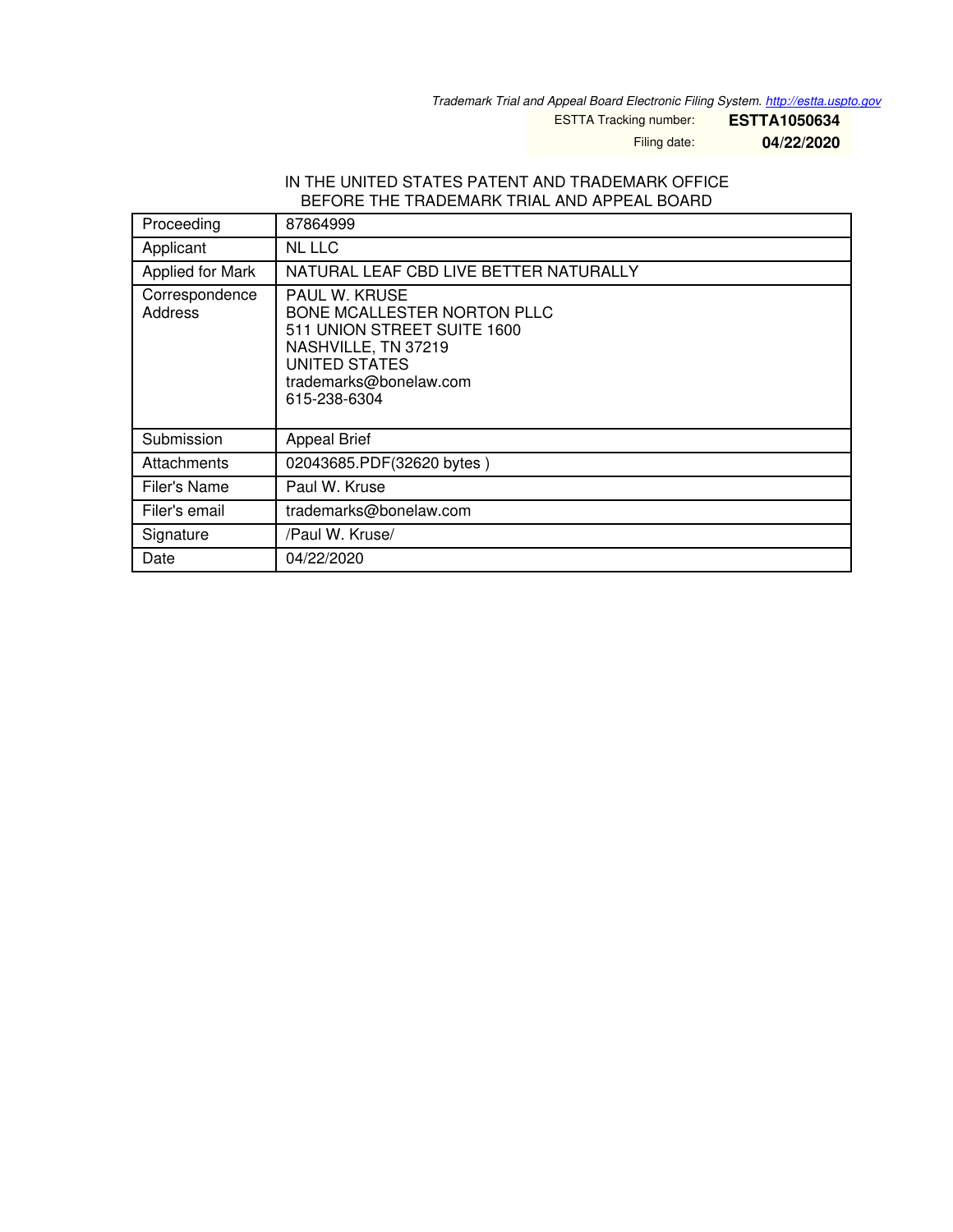# **IN THE UNITED STATES PATENT AND TRADEMARK OFFICE**

Applicant Name: NL LLC

### Mark: NATURAL LEAF CBD LIVE BETTER NATURALLY & Design

Ser. No. 87864999

Filing Date: April 5, 2018

Allowance Date:

Attorney Ref. No. 011931-60801

## **APPEAL BRIEF**

Box TTAB NO FEE Commissioner for Trademarks P.O. Box 1451 Alexandria, Virginia 22313-1451

Attention: Elle Mari, Esq. Law Office 121

Sir:

In response to the final Office action of January 1, 2020, please consider the following in support of registration:

#### **LAWFUL USE IN COMMERCE**

The Examining Attorney is of the opinion that Applicant's mark was not in "lawful use in commerce" as of filing date of this application since Applicant's goods were unlawful under the federal Controlled Substances Act (CSA) when this application was submitted to the Office. The Examining Attorney is further of the opinion that Applicant's mark is not now in "lawful use in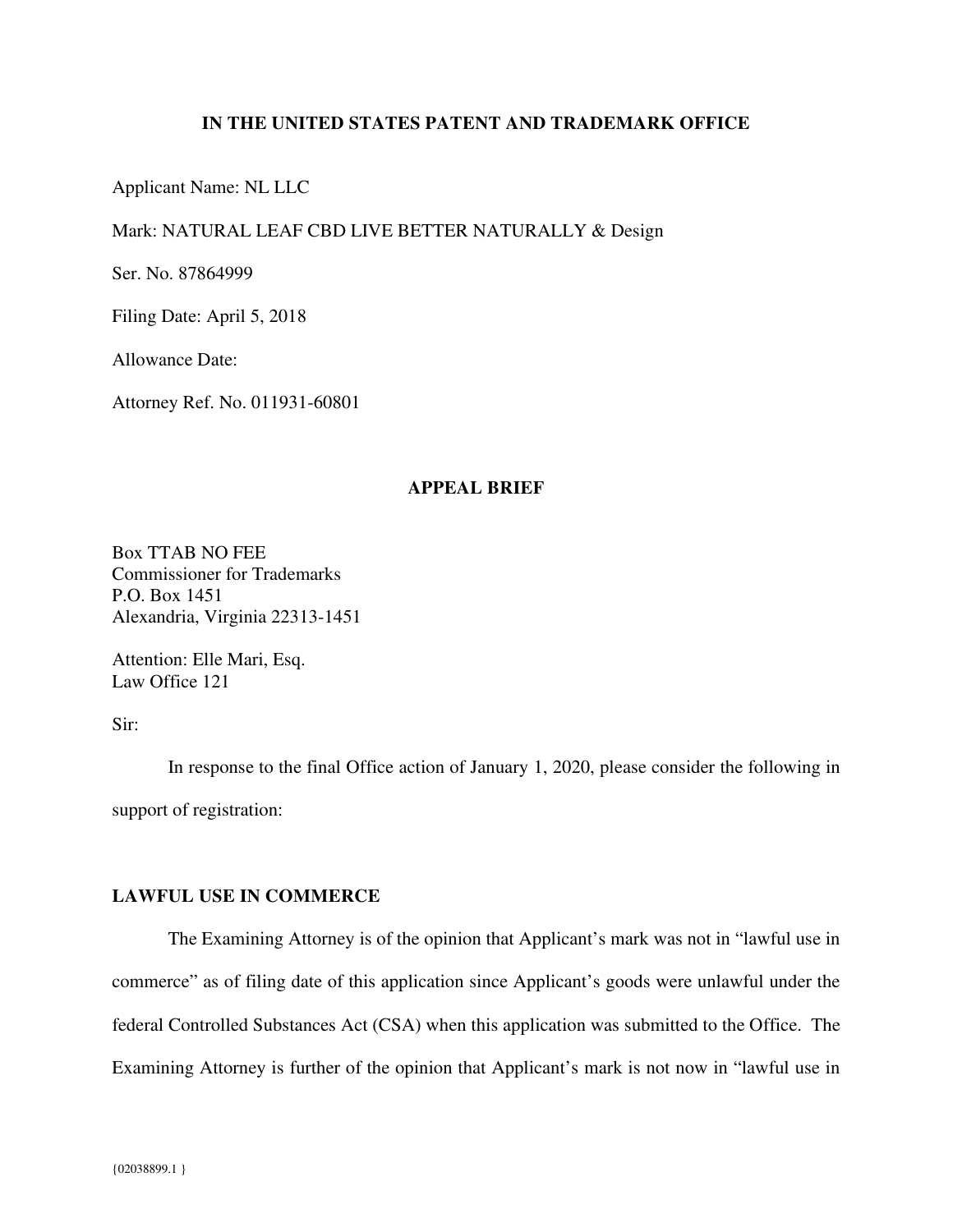commerce" because Applicant's goods are not in compliance with the federal Food, Drug and Cosmetic Act (FDCA). Consequently, the Examining Attorney has finally refused registration under Sections 1 and 45. However, it is respectfully requested that the Examining Attorney's refusal to register be reversed.

The correctness of the Examining Attorney refusal to register turns on the question: "Does the following federal regulation:

> 37 C.F.R. § 2.69 Compliance with other laws. When the sale or transportation of any product for which registration of a trademark is sought is regulated under an Act of Congress, the Patent and Trademark Office may make appropriate inquiry as to compliance with such Act for the sole purpose of determining lawfulness of the commerce recited in the application.

provide a statutory basis for the Office to refuse federal registration on the Principal Register to a mark that otherwise meets all the statutory requirements for registration currently set forth in the Lanham Act?"

To date, the Office has answered this question in the affirmative refusing to register marks that it considers in its discretion not to be in lawful use in commerce. Trademark Act Sections 1 and 45, 15 U.S.C. §§1051, 1127. To qualify for federal trademark/service mark registration (so the Office thinking goes), the use of a mark in commerce must be lawful. *Gray v. Daffy Dan's Bargaintown*, 823 F.2d 522, 526, 3 USPQ2d 1306, 1308 (Fed. Cir. 1987) (stating that "[a] valid application cannot be filed at all for registration of a mark without 'lawful use in commerce'"); TMEP §907; see *In re Stellar Int'l, Inc*., 159 USPQ 48, 50-51 (TTAB 1968); *CreAgri, Inc. v. USANA Health Scis., Inc*., 474 F.3d 626, 630, 81 USPQ2d 1592, 1595 (9th Cir. 2007). Thus, any goods or services to which the mark is applied must comply with all applicable federal laws. *See In re Midwest Tennis & Track Co*., 29 USPQ2d 1386, 1386 n.2 (TTAB 1993) (noting that "[i]t is settled that the Trademark Act's requirement of '"use in commerce," means a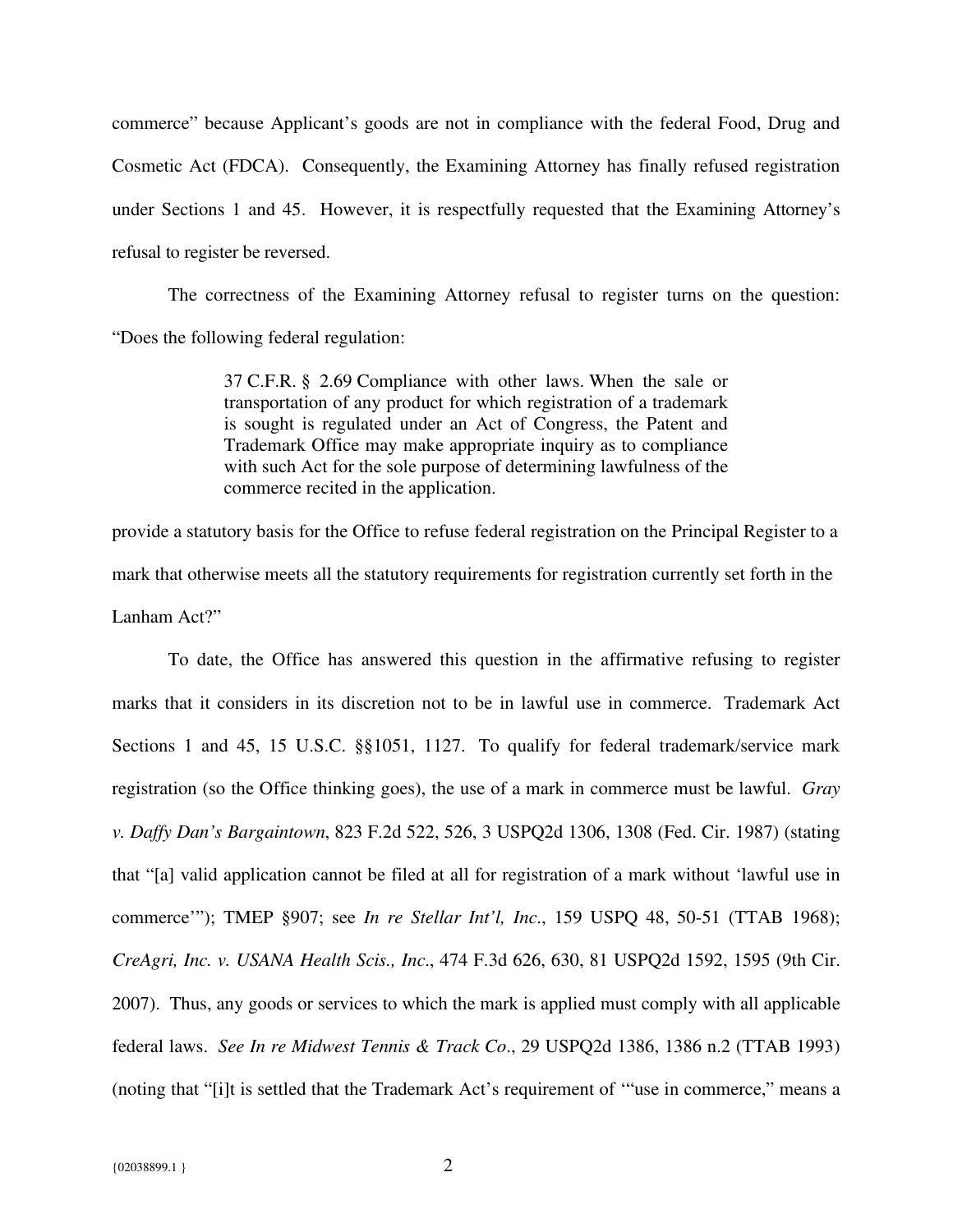"lawful use in commerce," and [that the sale or] the shipment of goods in violation of [a] federal statute . . . may not be recognized as the basis for establishing trademark rights'" (quoting *Clorox Co. v. Armour-Dial, Inc*., 214 USPQ 850, 851 (TTAB 1982)); *In re Pepcom Indus., Inc*., 192 USPQ 400, 401 (TTAB 1976); TMEP §907.

However, the express language of the Lanham Act itself does not read or provide that the use of a mark in commerce required for registration must be lawful; just that it be a bona fide use of a mark in the ordinary course of trade, and not made merely to reserve a right in a mark. In other words, refusal to register marks for allegedly unlawful use in commerce is not statutorily required under any language in the Lanham Act itself. Although many cases are often cited for the proposition that lawful use in commerce is required for registration, it appears *Gray v. Daffy Dan's Bargaintown* is more often cited than most as the reason why the Lanham Act is interpreted by the Office to allow only for the registration of trademarks used lawfully in commerce. *Gray v. Daffy Dan's Bargaintown* had to do with the competing priority rights of concurrent use holders before the Lanham Act had been amended to allow for intent-to-use applications, not compliance with other laws. This idea of "compliance with other laws" as a registration requirement flows exclusively from 37 C.F.R. § 2.69 and the Office's interpretation thereof - not the Lanham Act itself. Does the Office really have the power to refuse to register marks to applicants in the many states (and the District of Columbia) that currently have laws legalizing industrial hemp products in one form or another? Can the Office really trump all these state laws based only on 37 C.F.R. § 2.69? Without a clear statutory basis to refuse registration for noncompliance with other laws, the answer must be "no".

The foregoing applies with equal measure to alleged noncompliance with the federal Food, Drug and Cosmetic Act (FDCA). Without a clear statutory basis to do so (and unless and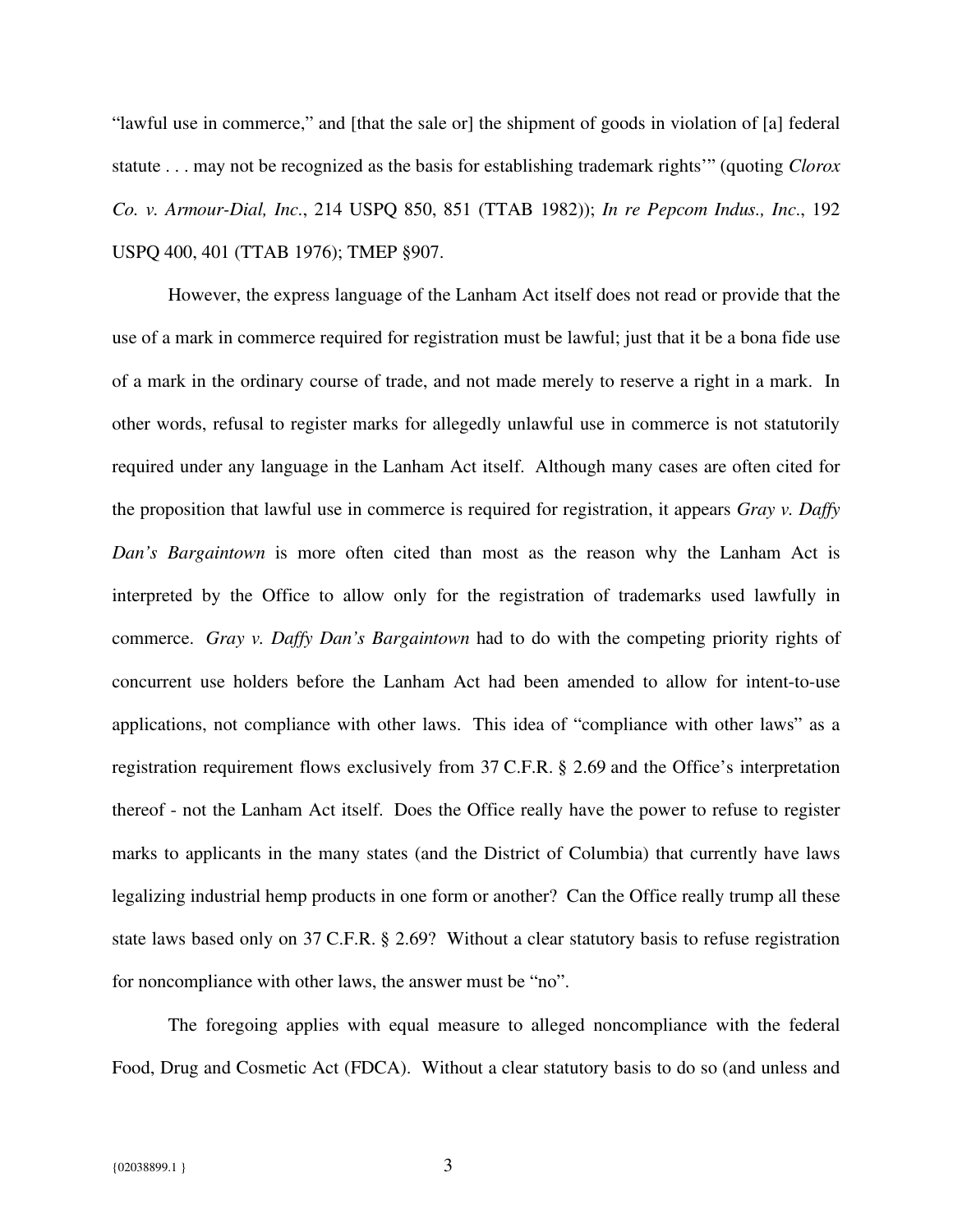until the Lanham Act is so amended by Congress), the Office is without the power to refuse registration for failure to comply with other laws to a mark that otherwise meets all the statutory requirements for registration set forth in the Lanham Act.

Applicant is based in Colorado and its goods meet all the regulatory requirements that the state requires to be legally sold within its borders. Intrastate use of a mark qualifies as use in commerce within the meaning of the Lanham Act if the intrastate use is of a type that would, taken in the aggregate, have a direct effect on interstate commerce. *See Larry Harmon Pictures Corp. v. Williams Rest. Corp.,* 929 F.2d 662, 18 USPQ2d 1292 (Fed. Cir. 1991) (mark used to identify restaurant services rendered at a single-location restaurant serving interstate travelers is in "use in commerce"); *In re Gastown, Inc.*, 326 F.2d 780, 140 USPQ 216 (C.C.P.A. 1964) (automotive service station located in one state was rendering services "in commerce" because services were available to customers travelling interstate on federal highways); and *In re G.J. Sherrard Co.,* 150 USPQ 311 (TTAB 1966) (hotel located in only one state has valid use of its service mark in commerce because it has out-of-state guests). In some cases, services such as restaurant and hotel services have been deemed to be rendered in commerce because they are activities that have been found to be within the scope of the 1964 Civil Rights Act, which, like the Lanham Act, is predicated on the commerce clause. *See In re Ponderosa Motor Inns, Inc.,* 156 USPQ 474 (TTAB 1968); *In re Smith Oil Corp.,* 156 USPQ 62 (TTAB 1967). Although Applicant's goods are not shipped across Colorado state lines, intrastate sales to out-of-state customers visiting Colorado has a substantial effect on interstate commerce. *See Christian Faith Fellowship Church*,841 F.3d at 993, 120 USPQ2d at 1645; (finding intrastate sale of two hats to out-of-state customer was "use in commerce" because such a transaction is "'quintessentially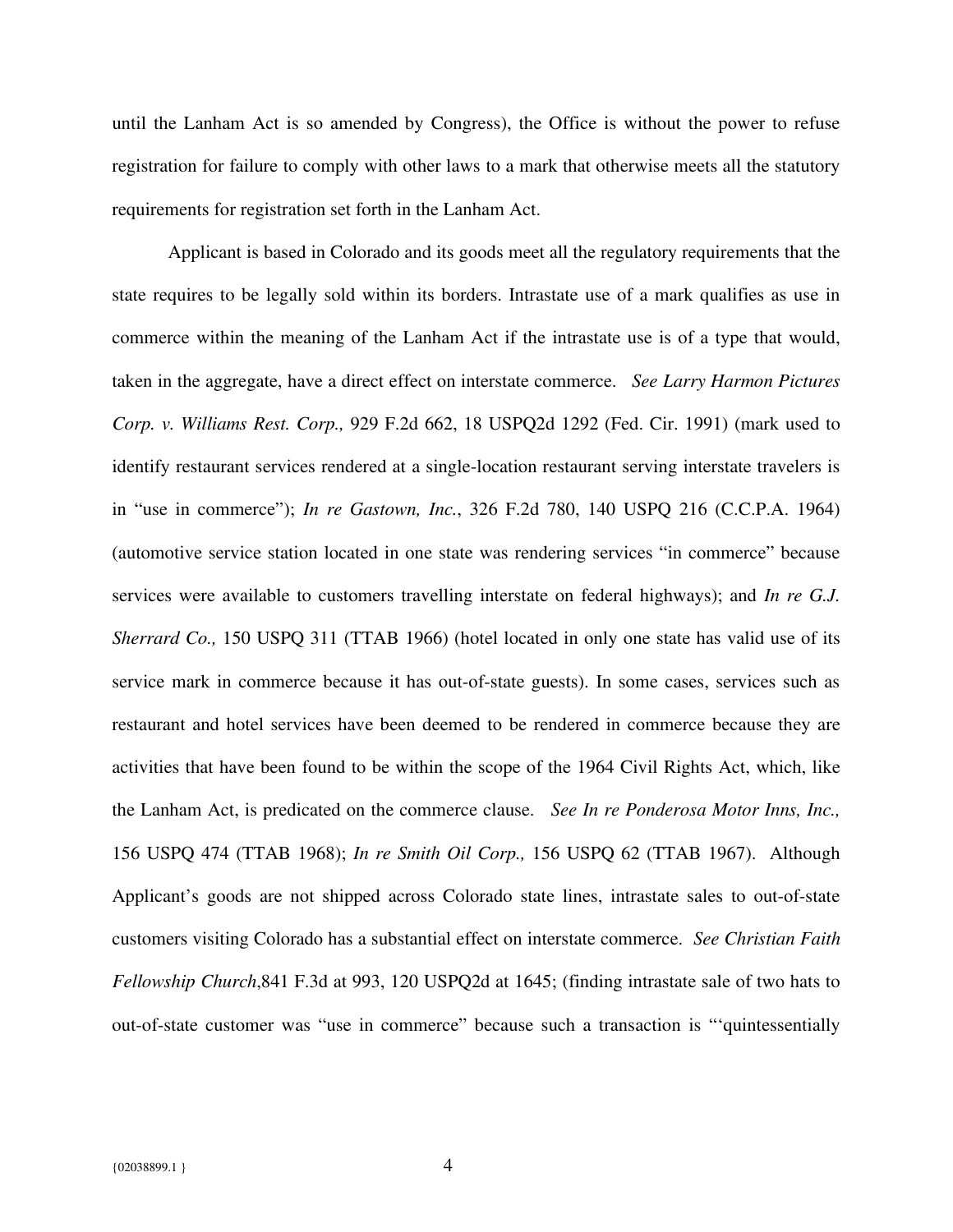economic'" and, "taken in the aggregate, would cause a substantial effect on interstate commerce")

The Trademark Act confers important legal rights and benefits on trademark owners who federally register their marks. *B&B Hardware, Inc. v. Hargis Ind., Inc*., 135 S. Ct. 1293, 1300 (2015). These benefits - unavailable in the absence of federal registration - are numerous and include both substantive and procedural rights. Registration on the Principal Register (1) serves as constructive notice of the registrant's claim of ownership of the mark (15 U.S.C. §1072); (2) is prima facie evidence of the validity of the registered mark and of the registration of the mark, of the owner's ownership of the mark, and of the owner's exclusive right to use the registered mark in commerce on or in connection with the goods or services specified in the certificate (15 U.S.C. §1057(b)); and (3) can make a mark incontestable once a mark has been registered for five years, (15 U.S.C. §§1065, 1115(b)). Federal registration also enables the owner to stop the importation into the United States of articles bearing an infringing mark (15 U.S.C. §1124). For all these reasons, no trademark by which the goods or services of an applicant may be distinguished from those of others shall be refused federal registration on the Principal Register simply on account of the alleged unlawful nature of the goods or services in connection with which it is used. (15 U.S.C. §1052). As it did with disparaging, scandalous and immoral marks, the Office needs to reconsider what some may think are iron-clad provisions of settled trademark law, particularly provisions that do not expressly appear in the Lanham Act itself. After all, the function of a trademark is to identify one's goods and distinguish them from those of others, and a goal of trademark law is to prevent consumer confusion stemming from the use of those marks in commerce. Any mark that performs this function and meets this goal should be allowed federal registration on the Principal Register.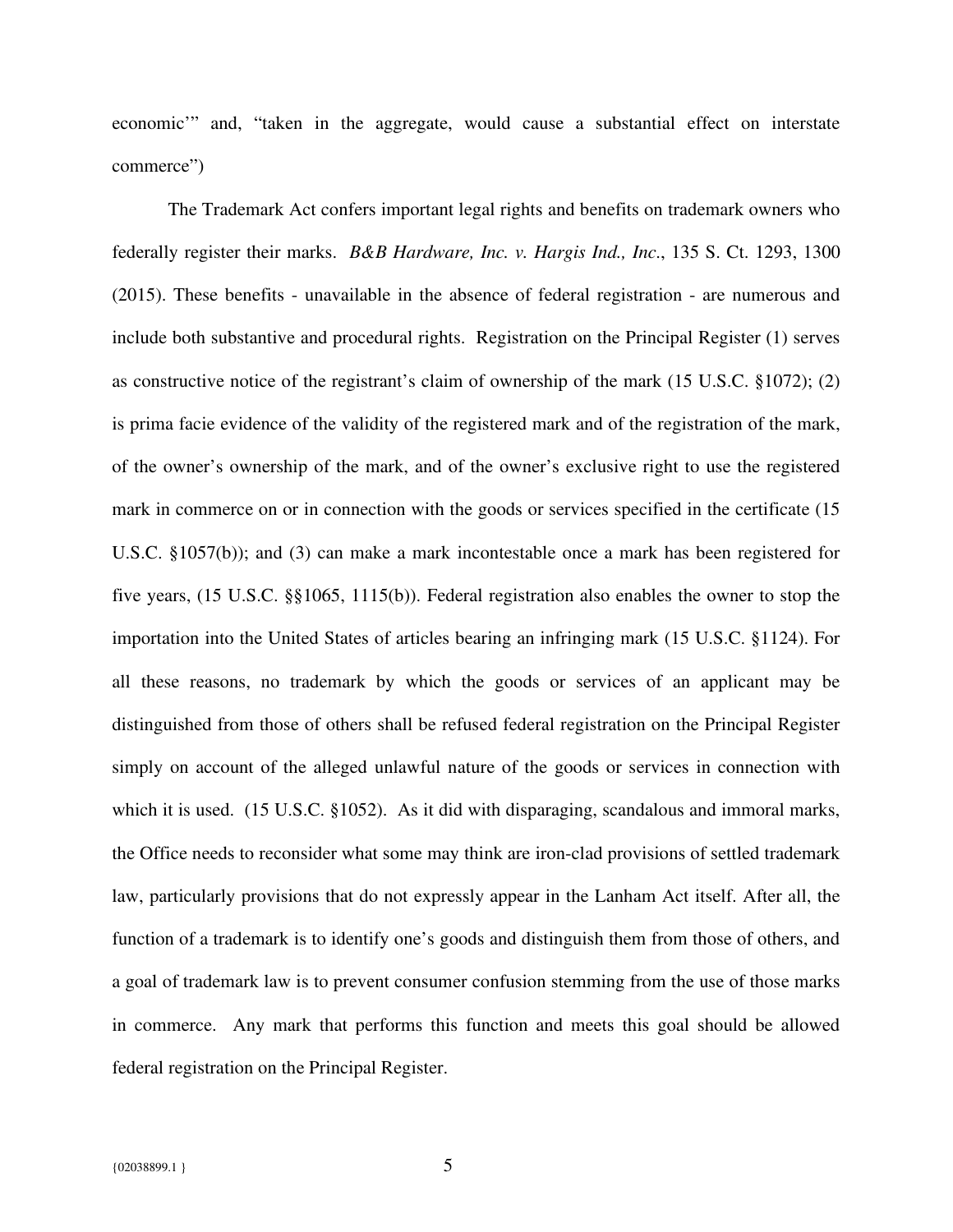In this case, there is no question that Applicant has met all the statutory requirements for registration currently set forth in the Lanham Act including having a valid basis that would properly result in a registration. There is also no question that the sale of Applicant's goods is legal in Colorado and that such sales, being "quintessentially economic", have a substantial effect on interstate commerce. The only question is whether such sales must be "legal" in the opinion of the Office under the CSA or FDCA for it to issue Applicant a registration in the absence of express statutory language in the Lanham Act that requites it. Given the value and importance of the registered rights at stake as well as the fact that the Lanham Act is silent on the issue of "legal" use in commerce, the Office cannot refuse registration for noncompliance with other laws without a clear statutory basis to do so.

For all the foregoing reasons, Applicant respectfully submits that the Examining Attorney has failed to meet her burden to demonstrate that Applicant's mark was not in the requisite use in commerce for registration as of filing date of this application or thereafter under Sections 1 and 45 of the Lanham Act, 15 U.S.C. §§ 1051, 1052 and 1127, as currently written, and requests that the Broad grant this appeal and allow the registration of NATURAL LEAF CBD LIVE BETTER NATURALLY & Design on the Principal Register to Applicant for its goods. While the United States Congress has the power to make "lawful use in commerce" a requirement for registration, neither the Office nor the Board has the power to do so absent a congressional amendment to the Lanham Act to do so.